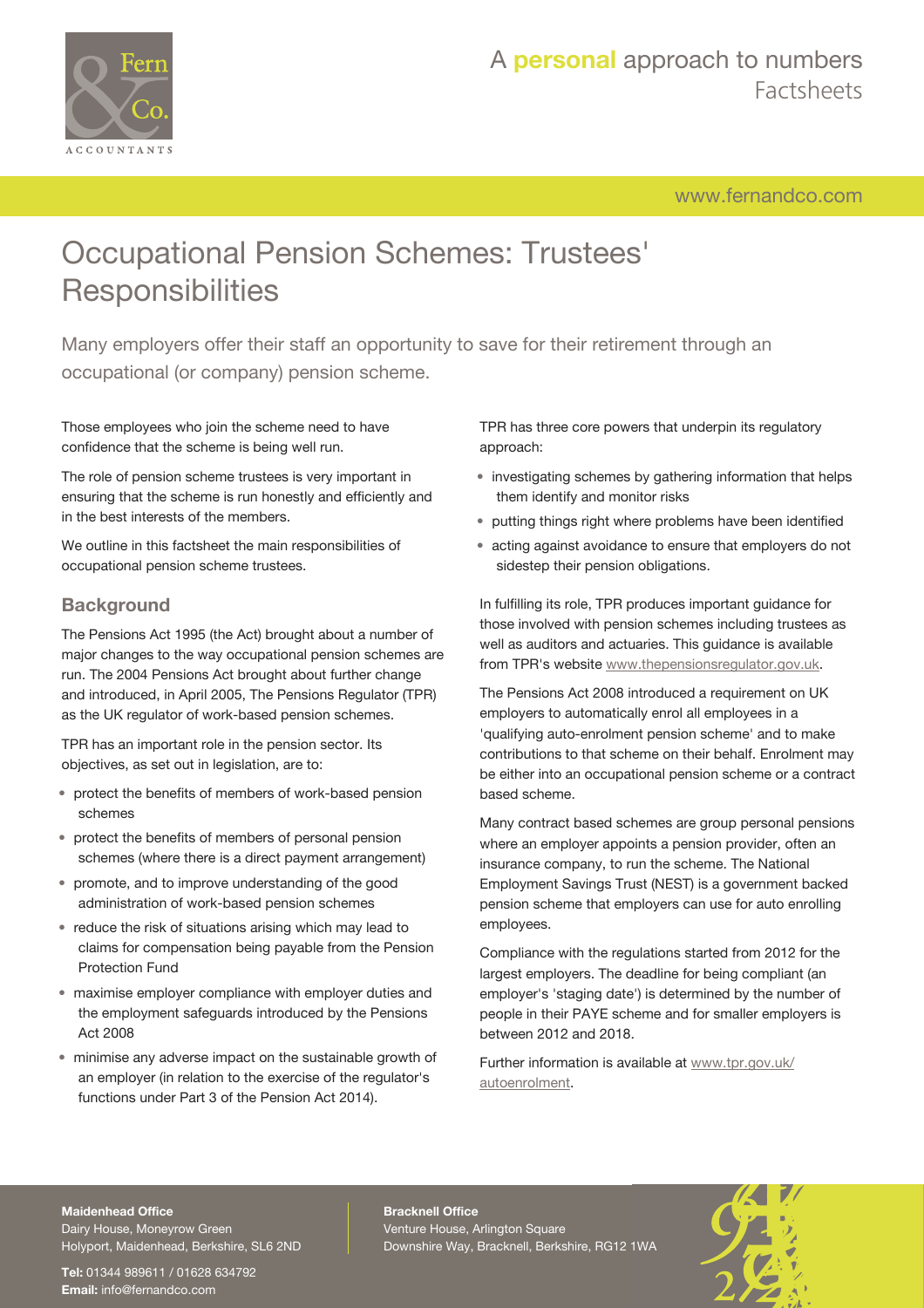

# A **personal** approach to numbers Factsheets

### [www.fernandco.com](http://www.fernandco.com)

### **Pension scheme classification**

Employers can help promote retirement benefits for their employees in a number of ways including:

- occupational schemes
- group personal pension schemes
- stakeholder schemes.

Group personal pension schemes and stakeholder schemes are personal plans in individual member's names, where the employer simply acts as an administrator. There are no accounting or audit requirements for these types of schemes.

An occupational pension is an arrangement an employer can use to provide benefits for their employees when they leave or retire.

There are two main types of occupational pension scheme in the UK:

- salary-related schemes
- money purchase schemes.

Whatever the type of scheme, it will usually have trustees.

### **The role of trustees**

Most company pension schemes in the UK are set up as trusts. There are two main reasons for this:

- it is necessary in order to gain most of the tax advantages
- it makes sure that the assets of the pension scheme are kept separate from those of the employer.

A trustee is a person or company, acting separately from an employer, who holds assets for the beneficiaries of the pension scheme. Trustees are responsible for ensuring that the pension scheme is run properly and that members' benefits are secure.

In fulfilling their role, trustees must be aware of their legal duties and responsibilities. The law requires trustees to have knowledge and understanding of, amongst other things, the law relating to pensions and trusts, the funding of pension schemes and the investment of scheme assets.

The law also requires trustees to be familiar with:

- certain pension scheme documents including the trust deed and rules
- the statements of investment principles and funding principles.

A code of practice has been issued by TPR explaining what trustees need to do in order to comply with the law in this area. Trustees should arrange appropriate training as soon as they are appointed and should then continue with their learning to keep their knowledge up to date. New trustees have six months from their appointment date to comply with this requirement.

### **Trustees' duties and responsibilities**

Trustees have a number of very important duties and responsibilities, which include:

- acting impartially, prudently, responsibly and honestly and in the best interests of scheme beneficiaries
- acting in line with the trust deed, scheme rules and the legal framework surrounding pensions.

In addition to these general duties, trustees also have a number of specific duties and tasks that they must carry out. The main tasks are to ensure the following happen.

### **Contributions**

• The employer accurately pays over contributions on time. There are strict rules covering this area.

**Financial records and requirements**

- The right benefits are paid out on time.
- An annual report is prepared (see annual report below).

### **Maidenhead Office**

Dairy House, Moneyrow Green Holyport, Maidenhead, Berkshire, SL6 2ND

**Tel:** 01344 989611 / 01628 634792 **Email:** [info@fernandco.com](mailto:info@fernandco.com)

**Bracknell Office** Venture House, Arlington Square Downshire Way, Bracknell, Berkshire, RG12 1WA